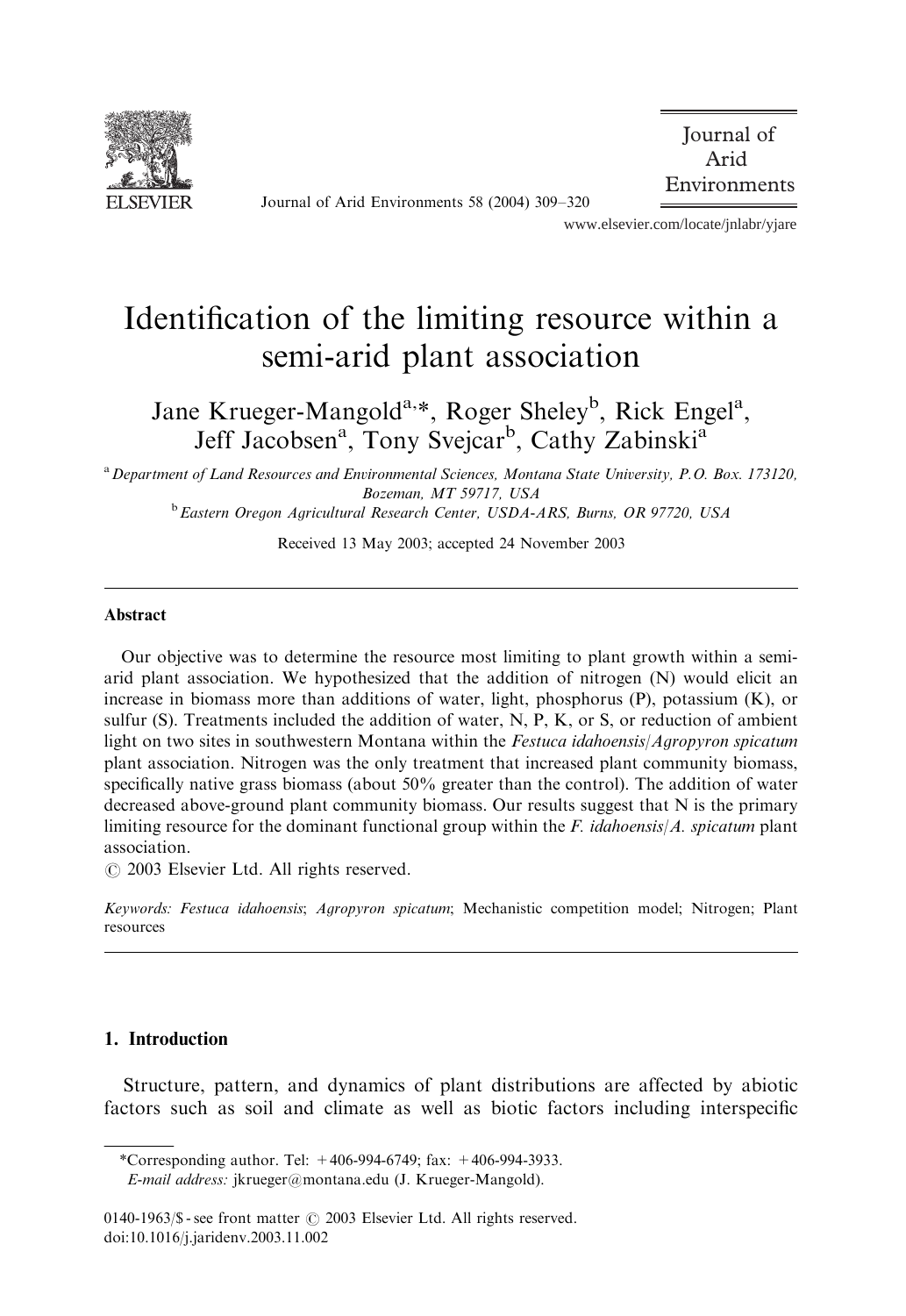interactions with competitors, mutualists, herbivores, and pathogens [\(Crawley, 1997,](#page-10-0)  $pp. xv–xvii$ . Understanding mechanisms and processes underlying plant community dynamics provides insight into specific interactions among species or groups of species. These interactions may affect species presence/absence in a community, spatial pattern of species (clumped versus random), water and nutrient status of soils and plants, and niche differentiation ([Fowler, 1986](#page-10-0)).

Interspecific competition for essential resources, such as water, nutrients, and light, is a key force structuring plant communities ([Schoener, 1983;](#page-11-0) [Tilman, 1990,](#page-11-0) [pp. 117–141](#page-11-0); [Wilson and Tilman, 1991](#page-11-0)) and is the basis for mechanistic models explaining plant community dynamics. For example, the niche differentiation model suggests that through evolution co-existing species have separated along environmental gradients in order to avoid competition for limited resources [\(MacArthur, 1972](#page-10-0)). Tilman's  $R^*$  theory states that plant community dynamics are driven by species competing for limited nutrients and those species capable of persistingunder the lowest soil nutrient concentrations will competitively displace all other species ([Tilman, 1982](#page-11-0)). The mechanisms of competition and fluctuating resource availability were developed into a theory to explain invasion; plant community composition is most susceptible to change when an influx of resources occurs and the intensity of interspecific competition is lessened [\(Davis et al., 2000\)](#page-10-0).

The Festuca idahoensis (Elmer)/Agropyron spicatum (Pursh) plant association is widespread throughout the Pacific Northwest and typical of rangeland in western Montana [\(Mueggler and Stewart, 1980](#page-10-0)). In other plant associations typical of western grasslands, research has indicated that water is the major limiting resource, with nitrogen  $(N)$  and phosphorus  $(P)$  having lesser influence [\(Lauenroth et al., 1978](#page-10-0); [LeJeune and Seastedt, 2001;](#page-10-0) [Svejcar and Sheley, 2001](#page-11-0)). The propensity of studies within the  $F$ . *idahoensis/A. spicatum* plant association that concern species non-indigenous to North America suggests it is at high risk of invasion [\(Olson et al., 1997;](#page-11-0) [Jacobs and Sheley, 1999](#page-10-0); [Jacobs](#page-10-0) [et al., 2000](#page-10-0); [Kedzie-Webb et al., 2002\)](#page-10-0). Therefore, it is important to identify the major limiting resource within the F. idahoensis/A. spicatum plant association. The occurrence of a specific resource limitation can be incorporated into models of competition between indigenous and non-indigenous species. Such models may be useful for understanding the underlying patterns of invasion, as well as for restoring lands invaded by non-indigenous species.

Our objective was to determine the resource most limiting to plant growth within a F. idahoensis/P. spicata plant association. We hypothesized that the addition of N would increase plant biomass more than additions of water, P, potassium (K), or sulfur (S). We also hypothesized that a 50% decrease in the amount of ambient sunlight would have no effect on plant growth. Based on prior research and research from others who have worked in more mesic grasslands ([Tilman and Wedin,](#page-11-0) [1991a, b\)](#page-11-0), we believed the F. idahoensis/A. spicata plant association occurs where water is adequate for survival of semi-arid, native species and N alone limits plant growth.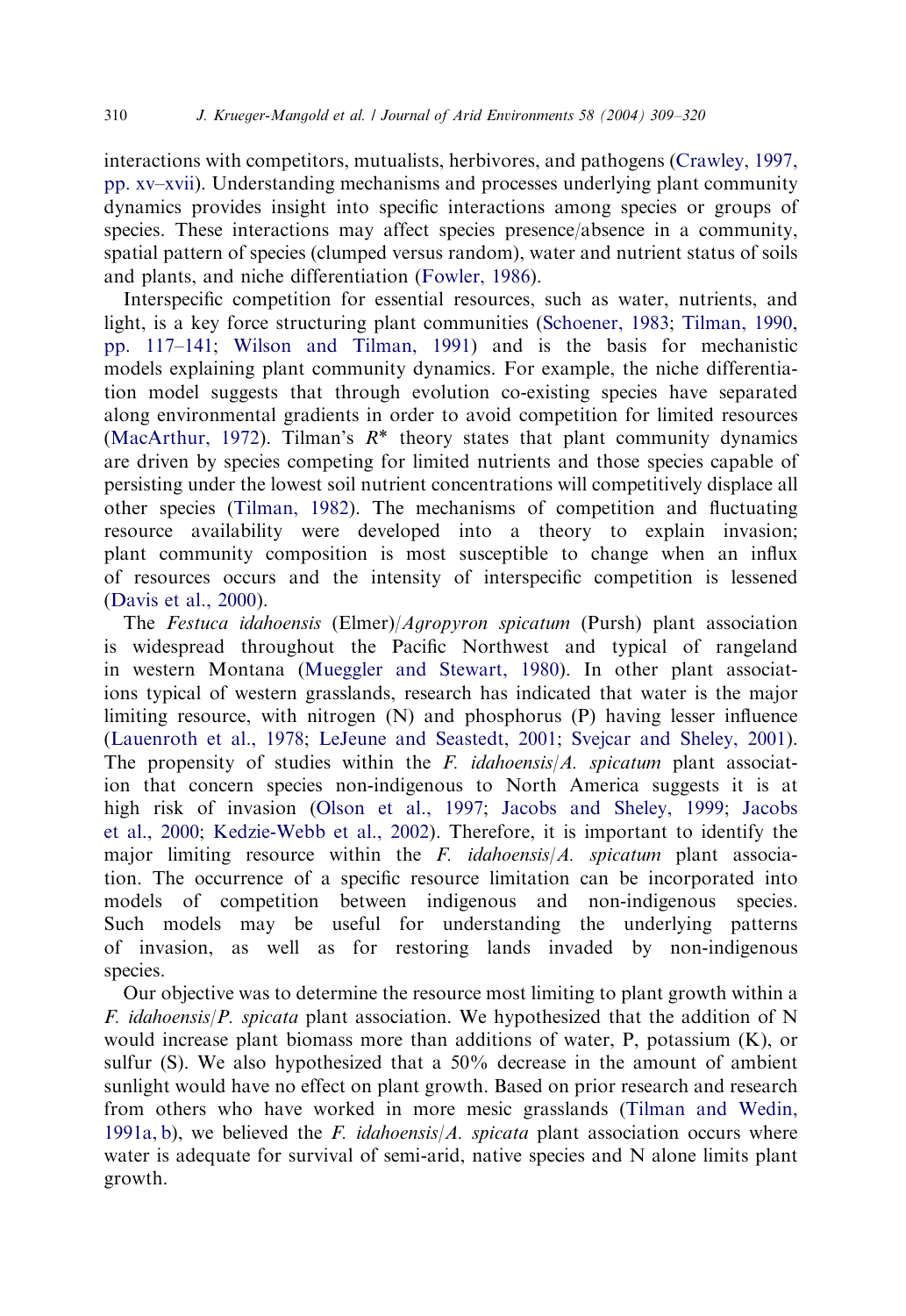# 2. Methods

## 2.1. Study sites

The study was conducted on two sites in western Montana. Site 1 was located at Redbluff Research Ranch about  $2 \text{ km}$  east of Norris, Montana (45°35'N, 111°39'W) (hereafter referred to as Redbluff). Elevation is 1505 m, with 305 mm of annual precipitation. Soils are a fine-loamy, mixed, frigid Calcidic Argiustoll. Frequently encountered species at Redbluff included F. idahoensis, A. spicatum, Stipa comata (Trin. and Rupr.), Aristida longiseta (Steud.), Chrysopsis villosa (Pursh) Nutt., Liatrus punctata (Hook), Tragopogon dubius (Scop.), and Vicia americana (Muhl.). Site 2 was located in the Story Hills about 5 km northeast of Bozeman, Montana  $(45°36'N, 111°34'W)$  (hereafter referred to as Story Hills). Elevation at Story Hills is 1478 m, with 432 mm annual precipitation. Soils are a clayey-skeletal, mixed Typic Argiboroll. Common plant species at Story Hills included F. idahoensis (Elmer), A. spicatum (Pursh), Agropyron smithii (Rydb.), Koelaria cristata (Pers.), Achillea millefolium (L.), Agoseris glauca (Pursh), Alyssum alyssoides (L.), Artemisia ludoviciana (Nutt.), Lomatium ambiguum (Nutt.), Lupinus spp., Phlox hoodii (Richardson), Phlox longifolia (Nutt.), and Tragopogon dubius (Scop.). Both sites were considered late-seral plant communities ([Mueggler and Stewart, 1980\)](#page-10-0) [\(Table 1\)](#page-3-0).

#### 2.2. Experimental design

In spring (Redbluff) and fall (Story Hills) 2000, we applied six essential plant resources to  $2.5 \times 5.0$  m plots. Treatments included the addition or reduction of essential plant resources: (1) water added at a rate of the 50 year average for May, June, and July (plus ambient precipitation) ([Table 2](#page-3-0)), (2) light reduction of 50%, (3) 112 kg N ha<sup>-1</sup>, (4) 60 kg P ha<sup>-1</sup>, (5) 112 kg K ha<sup>-1</sup>, and  $(6)$  112 kg S ha<sup>-1</sup>. We also included an untreated control. In addition to these main treatments, we addressed potential interactions of water with other essential resources by applying water in combination with all resources except for the untreated control (i.e. double water addition, light reduction plus water, N plus water, P plus water, K plus water, and S plus water).

Water was applied every other week during May, June, and July using backpack sprayers. Light reduction was accomplished during May, June, and July using shade tents with mesh that excluded 50% ambient sunlight. Nutrients were broadcast as granular forms of ammonium nitrate  $(NH<sub>4</sub>NO<sub>3</sub>)$ , potassium chloride (KCl), magnesium sulfate (MgSO<sub>4</sub>  $\cdot$  7H<sub>2</sub>O), and triple superphosphate (Ca(H<sub>2</sub>PO<sub>4</sub>)  $\cdot$  H<sub>2</sub>O)) in a single spring (Redbluff) or fall (Story Hills) application. The complete factorial was arranged in a randomized block design and replicated four times at each site.

## 2.3. Sampling

Above-ground biomass by species was sampled during peak standing crop 2000 (Redbluff) and 2001 (Story Hills). Above-ground biomass was determined by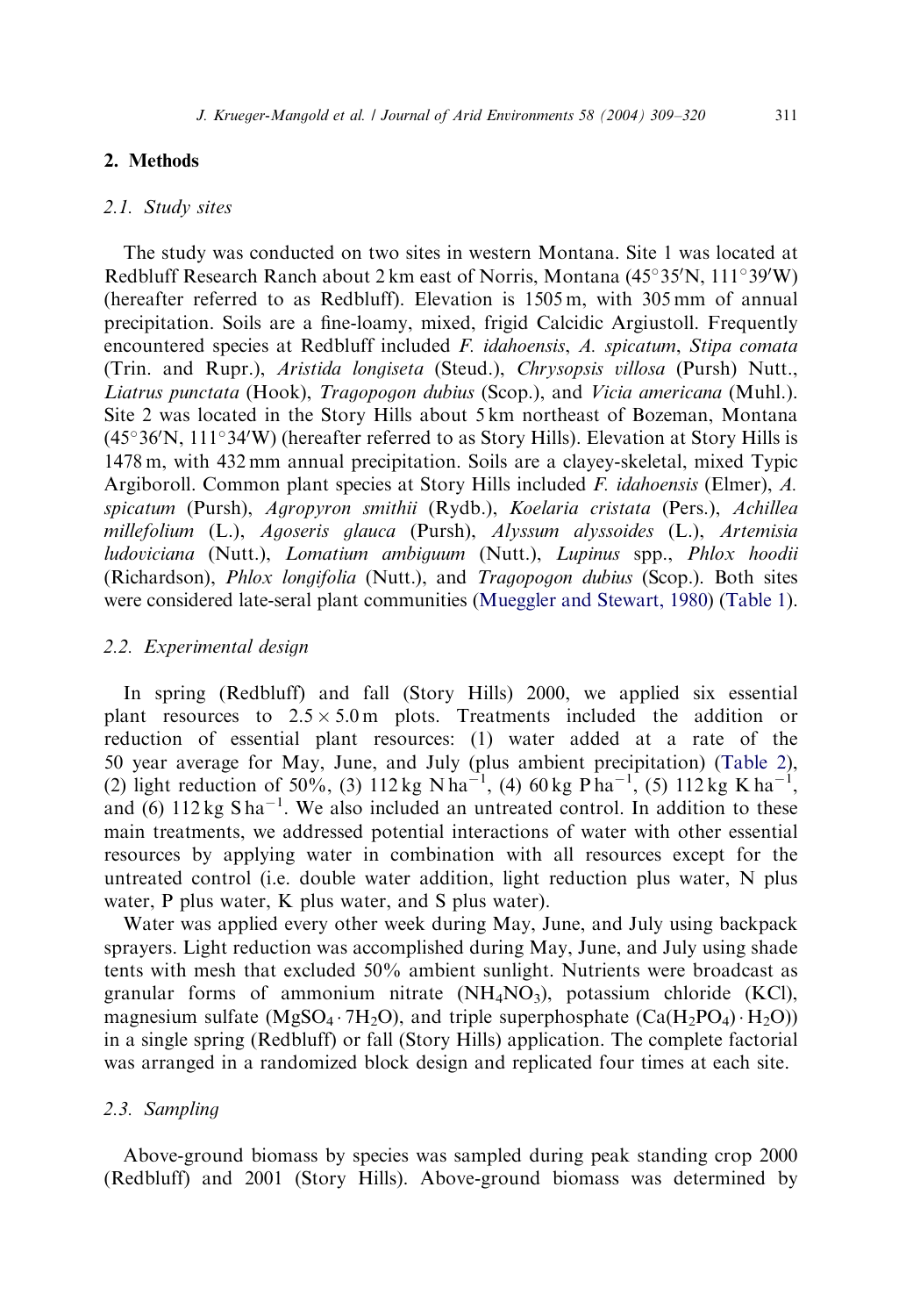| sanave aepin or water (em) added per momen at each she |             |      |      |              |  |  |
|--------------------------------------------------------|-------------|------|------|--------------|--|--|
| Site                                                   | May         | June | July | Total        |  |  |
| Red Bluff<br>Story Hills                               | b. I<br>7.7 | 6.6  |      | 14.4<br>16.5 |  |  |

Table 1

Table 2 ANOVA p-values for main effects and interactions (where applicable)

| Source         | Total | Grass | Festuca | Forb  | Below-ground |
|----------------|-------|-------|---------|-------|--------------|
| Rep            | 0.079 | 0.103 | 0.588   | 0.075 | 0.545        |
| Site $(s)$     | 0.000 | 0.833 | 0.690   | 0.000 | NA           |
| Water $(w)$    | 0.043 | 0.000 | 0.023   | 0.795 | 0.930        |
| Resource $(r)$ | 0.000 | 0.000 | 0.000   | 0.622 | 0.908        |
| W∗r            | 0.636 | 0.621 | 0.340   | NA    | 0.219        |
| $S*W*1$        | 0.409 | NA    | NA      | NA    | NA           |

Total=total above-ground biomass, Grass=total above-ground grass biomass,  $Festuca$ =total  $F$ . idahoensis biomass, Forb=total above-ground forb biomass, Below-ground=total below-ground biomass,  $NA = not$  applicable.

clipping plants in three  $20 \times 50$  cm plot frames placed randomly on the ground within each plot. Clipped samples were oven-dried at  $60^{\circ}$ C for 48 h. Below-ground biomass was sampled at Story Hills in 2001 after above-ground biomass was harvested. Redbluff soils were too rocky for sampling below-ground biomass. Below-ground biomass was sampled by collecting a composite of three soil cores  $(164.5 \text{ cm}^3)$  per plot to a 70 mm depth. Roots were carefully washed to remove soil, oven-dried for 48 h at  $60^{\circ}$ C, and weighed.

## 2.4. Weather data

Monthly average maximum and minimum temperatures and precipitation data from 1892–2001 (Redbluff) and 1907–2001 (Story Hills) were compiled from the Western Regional Climate Center [\(NCDC, 2002](#page-10-0)). Observations were taken from stations located at Norris, Montana (Redbluff) and Montana State University, Bozeman, Montana (Story Hills).

#### 2.5. Statistical analysis

Data were analysed for main effects and interactions using generalized linear model analysis of variance ([SPSS, Inc., 1999\)](#page-11-0). Transformations of above-ground biomass were performed to normalize the data and homogenize variances. Data from both sites were pooled because the two sites did not differ in their response to treatments (data not shown). Mean separations were accomplished usingTukey multiple comparison procedure at  $\alpha = 0.05$  significance level ([Neter et al., 1996, pp.](#page-10-0) [725–732\)](#page-10-0). Independent sample T-tests at  $\alpha = 0.05$  significance level were used to

<span id="page-3-0"></span>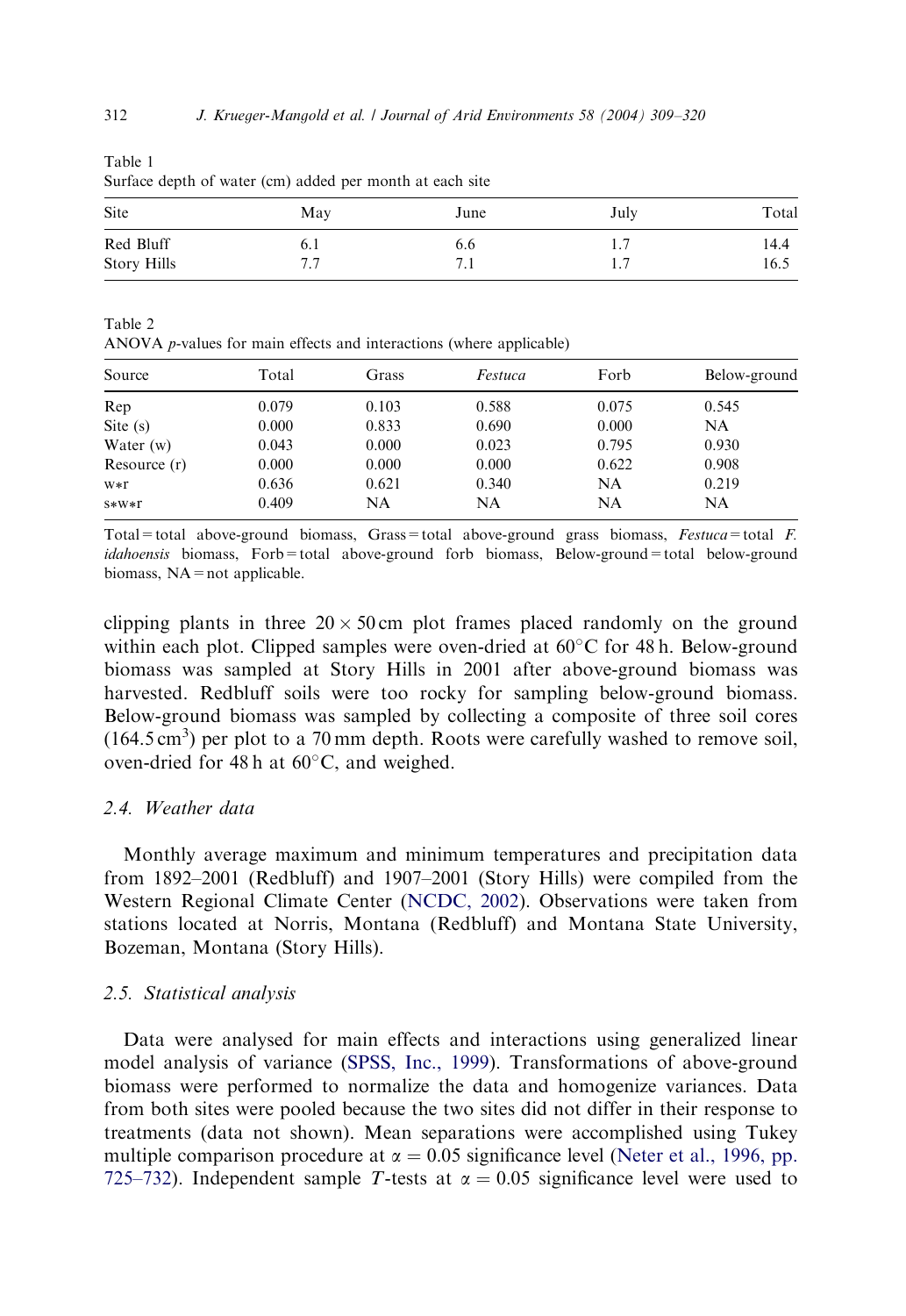<span id="page-4-0"></span>compare means where two factors were present (i.e. site and water addition) [\(SPSS, Inc., 1999](#page-11-0)). p-Values are reported for transformed data [\(Table 1\)](#page-3-0). For ease of interpretation, means of non-transformed data are presented, with means separated by Tukey's poc hoc tests performed on transformed data [\(Neter](#page-10-0) [et al., 1996](#page-10-0)).

## 3. Results

## 3.1. Climate (average temperature and precipitation)

Average monthly temperatures for Redbluff and Story Hills were within the longterm average (Figs. 1a and b). Average monthly precipitation for 2000 and 2001 was typically similar to or less than the long-term average. Exceptions to this included June 2000 and October 2001 at Redbluff and October 2000 and June 2001 at Story Hills, when average monthly precipitation exceeded the historical average (Figs. 1c and d).



Fig. 1. Monthly temperatures and precipitation at study sites. Long-term monthly average maximum/ minimum temperatures and average monthly temperature for 2000 and 2001 at (a) Redbluff and (b) Story Hills. Long-term average monthly precipitation, average monthly precipitation for 2000 and 2001, and precipitation plus water treatment for (c) Redbluff and (d) Story Hills.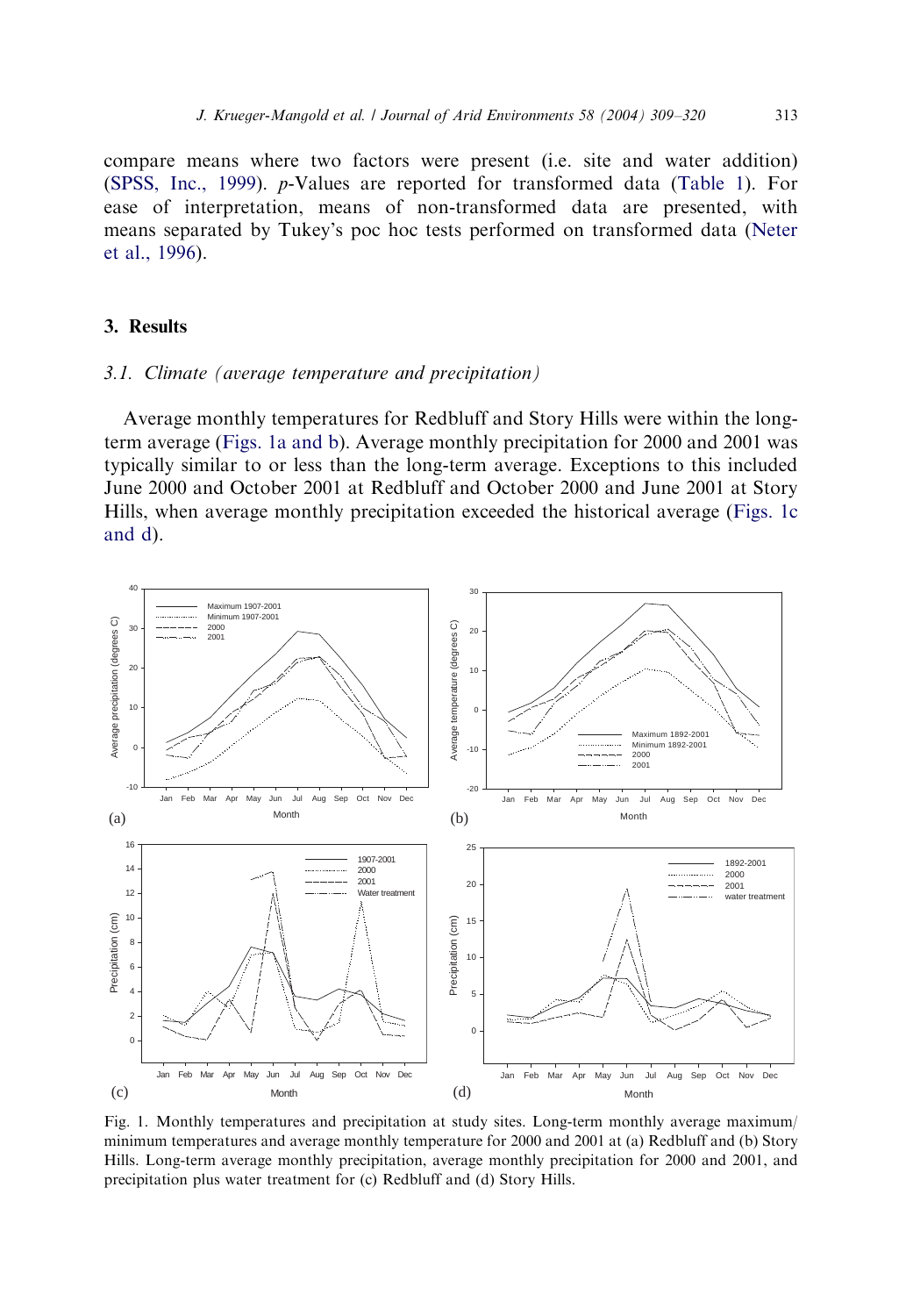## 3.2. Total above-ground biomass

Total above-ground biomass was affected by the main effects of site, water, and resource treatments ([Table 2](#page-3-0)). Biomass was greater at Story Hills than Redbluff (186.4 vs. 85.7 g m<sup>-2</sup>;  $p = < 0.001$ ) [\(Table 2](#page-3-0)). Water addition decreased total aboveground biomass from  $142 \text{ g m}^{-2}$  (no water) to  $130 \text{ g m}^{-2}$  (water addition) ( $p = 0.043$ ) [\(Table 2](#page-3-0)). Of all resource treatments, addition of N yielded the highest total aboveground biomass (184.5  $\text{g m}^{-2}$ ). This was higher than any other resource treatment, but not the control  $(138.8 \text{ g m}^{-2})$  (Fig. 2).

### 3.3. Total above-ground grass biomass

The main effects of water and resource treatments affected total above-ground grass biomass [\(Table 2\)](#page-3-0). Grass biomass was higher in plots that did not receive water (75.4 gm<sup>-2</sup>) than in plots where water was added (59.5 gm<sup>-2</sup>) ( $p \le 0.001$ ). Nitrogen produced the highest above-ground grass biomass, which was about 1.8 times greater than that of the control [\(Fig. 3](#page-6-0)). No other treatment was significantly different from the control.



Fig. 2. Total above-ground biomass as affected by resource treatment across sites (data were log10 transformed, but original means are presented). Significant differences are shown with lower case letters. Error bars show mean  $\pm 1.0$  S.E.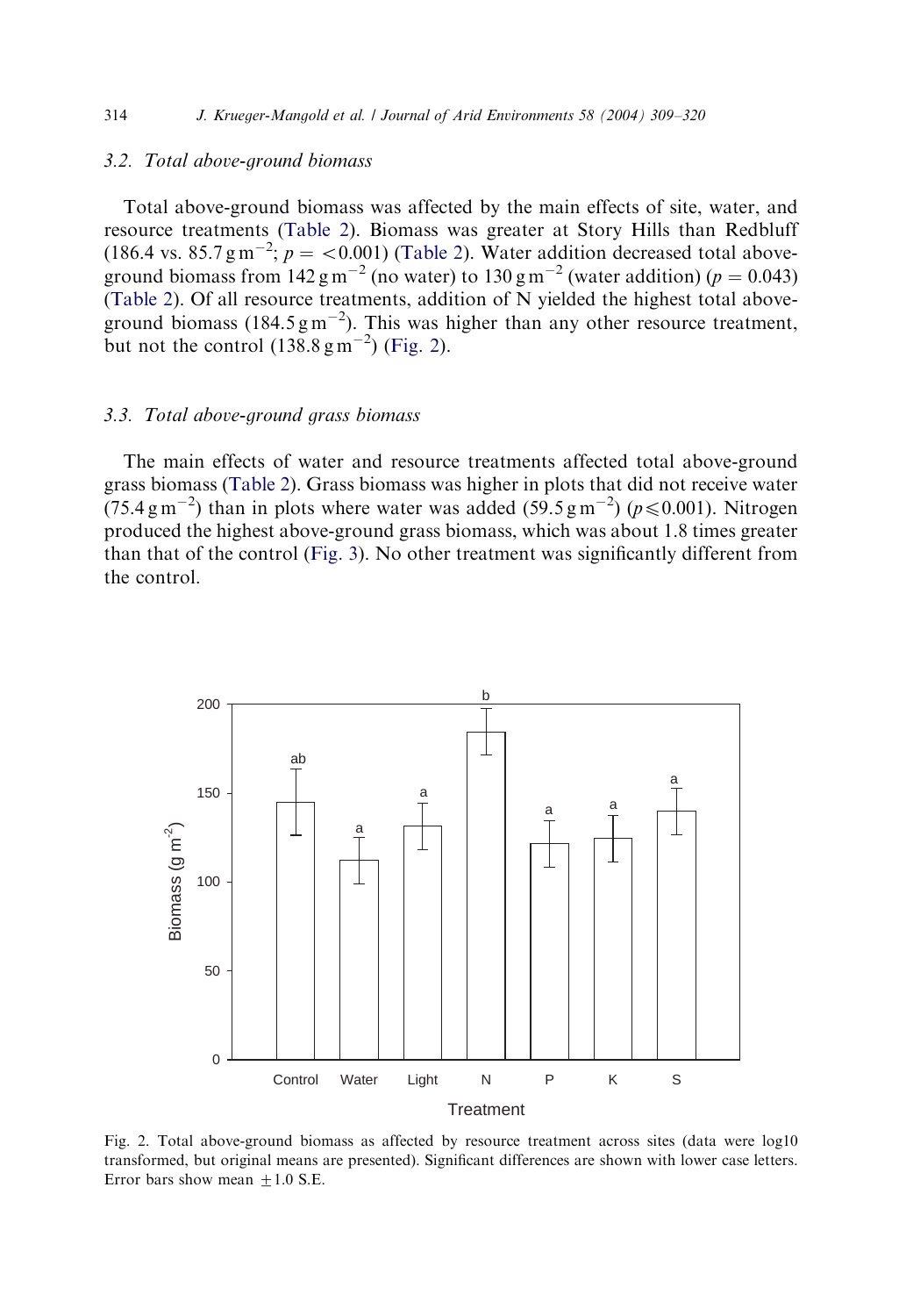<span id="page-6-0"></span>

Fig. 3. Total above-ground total grass biomass and  $F$ . *idahoensis* biomass as affected by resource treatment (data were square root transformed, but original means are presented). Significant differences within plant groups, across treatments are shown with lower case letters. Error bars show mean  $+1.0$  S.E.

#### 3.4. Total above-ground F. idahoensis biomass

We analysed treatment effects on  $F$ . *idahoensis* alone because of its widespread occurrence at both sites. The results were similar to total above-ground grass biomass results [\(Table 2\)](#page-3-0). The main effect of water decreased  $F$ . *idahoensis* biomass by 20% compared to the control (56.3 vs.  $45.0 \text{ g m}^{-2}$ , respectively;  $p = 0.023$ ). Addition of N increased F. idahoensis biomass over that of the control and higher than that of any other treatment (Fig. 3). F. idahoensis biomass was 2.2 times greater in plots with N addition when compared to the control.

## 3.5. Total forb biomass

Total forb biomass was only affected by site. Redbluff forb biomass was substantially lower than Story Hills forb biomass (12.4 vs.  $81.2 \text{ g m}^{-2}$ ;  $p < 0.001$ ) [\(Table 2\)](#page-3-0).

## 3.6. Total below-ground biomass

Below-ground biomass (at Story Hills only) was not affected by any treat-ment ([Table 2](#page-3-0)). Values ranged from  $0.005$  to  $0.061$  g biomass cm<sup>-3</sup> soil (mean =  $0.021$  g biomass cm<sup>-3</sup> soil).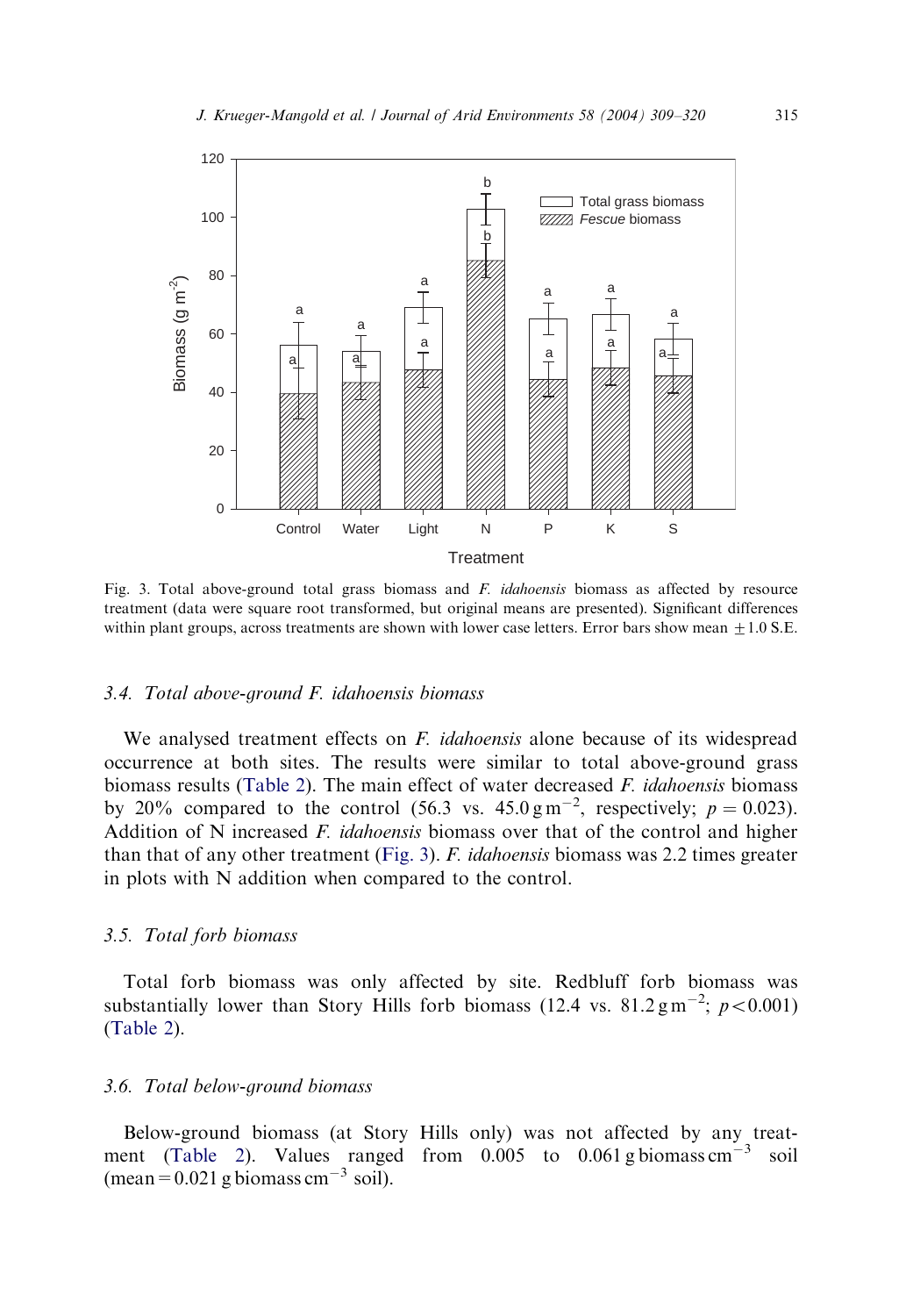## 4. Discussion

Our results indicate that  $N$  is the most limiting resource for the dominant functional group in the F. idahoensis/A. spicatum plant association at the two test sites. This result is consistent with our hypothesis that N would increase plant biomass more than additions of P, K, or S. It is also consistent with other researchers who found  $N$  to be the primary limiting factor controlling plant growth [\(Owensby](#page-11-0) [et al., 1972;](#page-11-0) [Bobbink, 1991;](#page-10-0) [McLendon and Redente, 1991](#page-10-0); [Tilman and Wedin,](#page-11-0) [1991a, b;](#page-11-0) [Paschke et al., 2000\)](#page-11-0). Nitrogen is often a limiting factor of plant growth because plants demand relatively large amounts for incorporation into amino acids, proteins, and other nitrogenous organic molecules, such as chlorophyll and hormones [\(Hopkins, 1995, pp. 101–122](#page-10-0)). Other major nutrients (P, K, S, Ca, Mg, Mn) originate from soil minerals and can accumulate to a greater extent on soil exchange sites; N, on the other hand, originates from the atmosphere and rarely accumulates on soil exchange sites [\(Fenn et al., 1998\)](#page-10-0). Nitrogen's high mobility in the soil contributes to its scarcity for plant uptake ([Vitousek and Howarth, 1991](#page-11-0)). Nitrogen limitation can be exacerbated by soil microbes that compete with plants for inorganic soil nitrogen, especially ammonium-N  $(NH_4^+$ -N) ([Jackson et al., 1989](#page-10-0)).

Although the N treatment increased total above-ground biomass more than any other resource addition, the increase was not significantly greater than the control. Typically, soils of late successional plant communities, such as the sites used for this research, have low nutrient concentrations ([McLendon and Redente, 1991](#page-10-0); [Dukes](#page-10-0) [and Mooney, 1999;](#page-10-0) [Paschke et al., 2000](#page-11-0)). Late successional native species with low nutrient supply often show a limited response to increase in soil nutrients as a consequence of adaptations which promote conservative nutrient use, loss, and uptake ([Chapin, 1991](#page-10-0); [Chapin et al., 1993](#page-10-0)).

Effects of N addition on biomass were most pronounced in native grasses, especially F. idahoensis. In contrast, native forbs did not respond to any resource addition. Our results are consistent with studies where N amendments increased grass biomass without affecting the biomass of forbs [\(Shaver and Chapin, 1980;](#page-11-0) [Maron and Jefferies, 1999\)](#page-10-0). Growth forms may differ in their nutrient requirement for maximum growth. For example, the tissue calcium concentration at which 90% of the maximum yield is achieved is about twice as high for dicots as for monocots [\(Loneragan, 1968;](#page-10-0) Loneragan and Snowball, 1969, as cited in [Marschner and](#page-10-0) [Romheld, 1983, pp. 5–60\)](#page-10-0). Response to increased nutrients in plants from low nutrient habitats may be more strongly related to nutrient uptake rates, root distribution patterns, or seasonality of nutrient demands in relation to availability [\(Shaver and Chapin, 1980](#page-11-0)). The precise physiological mechanisms for such discrepancies are unknown [\(Lambers et al., 1998\)](#page-10-0).

Although the sites were characterized as  $F$ . *idahoensis*/ $A$ . *spicatum* plant associations ([Mueggler and Stewart, 1980](#page-10-0)), the majority of biomass in our study was that of F. *idahoensis*. When analysed separately, F. *idahoensis* responded strongly to N additions. When  $F$ , *idahoensis* was excluded from the analysis, resource treatment effects on grass biomass were non-significant. A study in the tall-grasss prairies of Kansas showed that net photosynthesis and stomatal conductance of co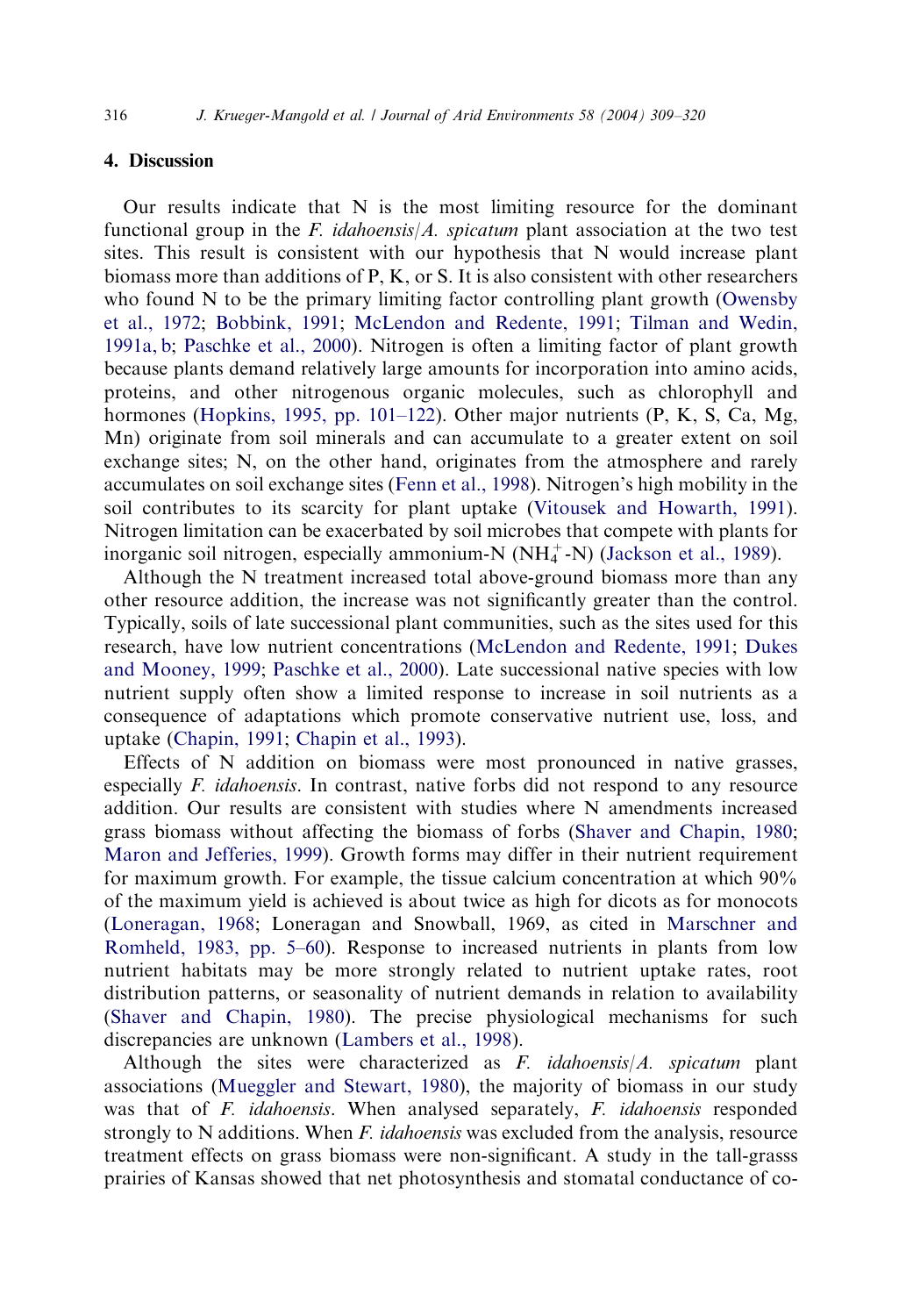dominant Andropogon gerardii and Sorghastrum nutans differed in response to water and N additions ([Silletti and Knapp, 2001\)](#page-11-0). Combined, these studies suggest that competition models based on limiting resources may be most accurate and predictive when constructed specifically on the dominant species' response. The more dominant the species is in the plant community in regards to contribution to overall biomass, the higher the likelihood of creating competition models that generate accurate predictions on a community wide basis.

The water treatment did not act independently nor did it interact with N to increase plant community biomass. Water did not increase plant community biomass, even though yearly precipitation for 2000 and 2001 were 77% and 74% of average, respectively ([NCDC, 2002](#page-10-0)). One might predict that during drought water availability would be more important than N availability for structuring community dynamics. However, similar outcomes occurred in Colorado where N was most influential in plant community dynamics even in dry years (74% and 77% of average precipitation) [\(McLendon and Redente, 1991](#page-10-0)).

[Owensby et al. \(1972\)](#page-11-0) reported similar results when they added water and N separately and in combination to upland bluestem range in Kansas. Even in a drought year, water and water plus N additions failed to increase above-ground biomass. They theorized that above-ground biomass production may not be directly associated with water availability for a given growing season. Erratic above-ground biomass production as a response to variable precipitation may result in variable accumulation of N at different stages of the N cycle. For example, several years of high precipitation may cause an increase in biomass and high sequestration of N in non-available organic forms. In contrast, a series of years with below normal precipitation could result in an accumulation of available N in the soil. Thus, production may be influenced by previous years' precipitation [\(Owensby et al.,](#page-11-0) [1972\)](#page-11-0), and not increased by water addition in a given growing season.

Surprisingly, the main effect of water addition decreased total above-ground biomass, native grass biomass, and F. idahoensis biomass. We admit that a reduction in biomass with water addition is rather difficult to explain. The  $F$ . *idahoensis/A*. spicatum plant association is ecologically adapted for survival under a given precipitation regime  $(35-50 \text{ cm yr}^{-1})$  ([Mueggler and Stewart, 1980\)](#page-10-0). Both sites were towards the upper end of the precipitation regime characteristic of the  $F$ . *idahoensis*/ A. spicatum plant association (about 45 cm  $yr^{-1}$ ); therefore, we speculate that adding water may have elevated water availability beyond the ecological amplitude of the species present at the site and detrimentally affected above-ground biomass. Even though 2000 and 2001 yearly precipitation totals were 77% and 74% of average, respectively, the water treatment increased total precipitation for May, June, and July above the long-term average [\(Figs. 1c and d](#page-4-0)). Water not used by the plant community for biomass accumulation may have leached available N beyond the rooting zone of plants, thus limiting  $N$  supply and decreasing biomass. This explanation is further supported by the trend of increased plant biomass when N was added but not when N and water were applied together.

There is some evidence that P may limit plant growth in grasslands [\(LeJeune and](#page-10-0) [Seastedt, 2001\)](#page-10-0). Low concentration  $(100-3000 \text{ mg} \text{ Pkg}^{-1})$  and water solubility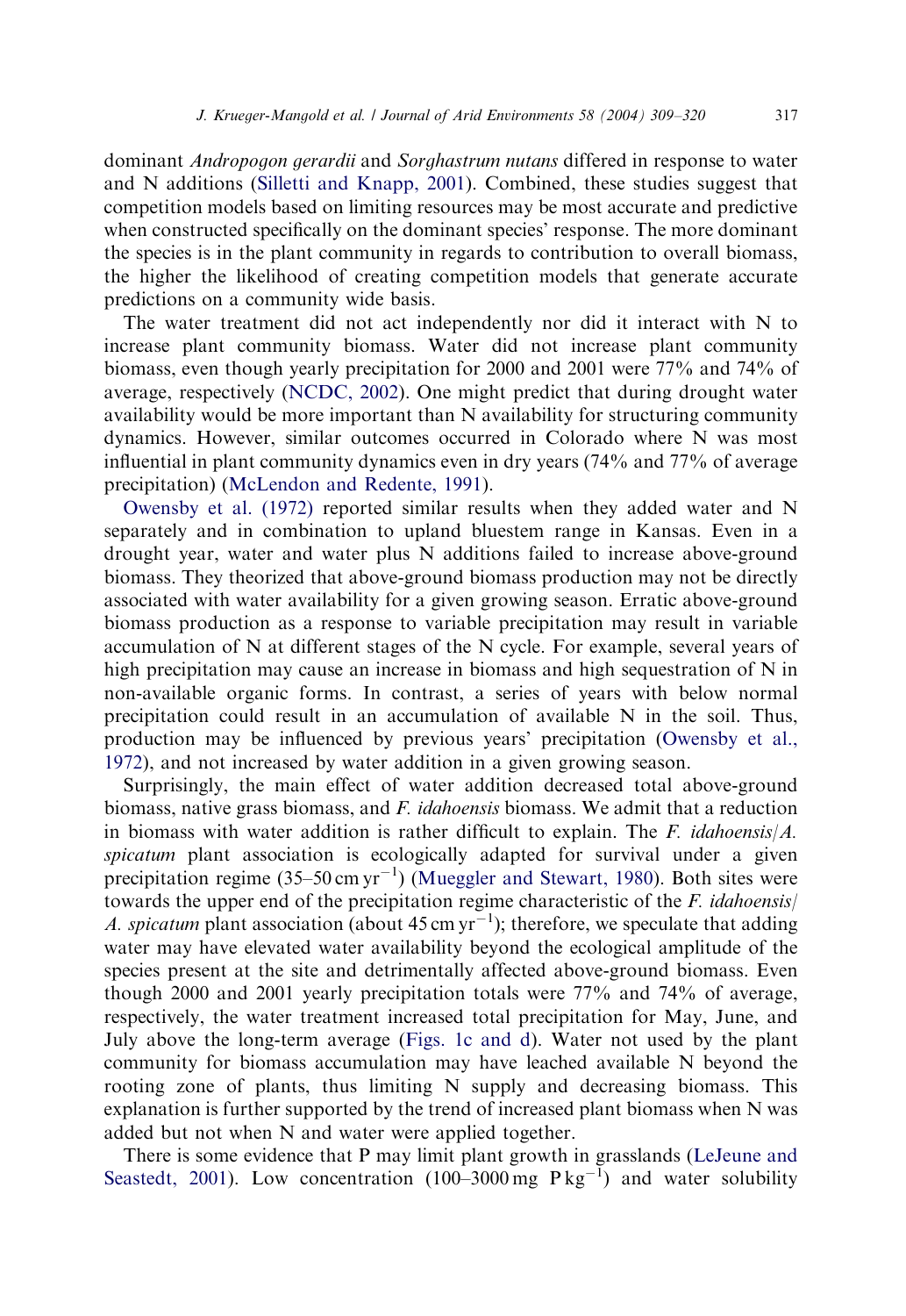$(< 0.01$  mg P $1^{-1}$ ) of P in soil make it a potential nutrient limiting factor for plant growth in many systems [\(Sharpley, 2000, pp. D18–D38\)](#page-11-0). We did not find P, or any other resource treatment, to increase total plant biomass over that of the control. This suggests that perhaps in low-resource environments competition may not play as large a role in the dynamics of non-grass species within this plant community.

Based on our findings and the results of other research, we have conceptualized a gradient of plant associations typical of western Montana, progressing from warm and dry to cool and moist climatic conditions (Fig. 4). On the warmer, drier portion of the gradient, water, N, and possibly P appear to limit plant growth [\(Lauenroth](#page-10-0) [et al., 1978;](#page-10-0) [LeJeune and Seastedt, 2001;](#page-10-0) [Svejcar and Sheley, 2001\)](#page-11-0). Alongthe cool, moist section of the gradient, water is not limited and N appears to be the major limiting resource ([Sollins et al., 1980](#page-11-0); [Franklin and Halpern, 2000, pp. 123–159;](#page-10-0) [Garrison et al., 2000\)](#page-10-0). The F. idahoensis/A. spicatum plant association occurs within the mesic portion of the gradient, but where plant associations are still dominated by grasses. Above this point, water becomes more plentiful and trees and shrubs become ubiquitous in plant communities. We believe this plant association occurs along the gradient where water availability is ample and N alone is limiting plant growth.

Competition for N influences plant community dynamics in grasslands more mesic than those of western Montana [\(Tilman and Wedin, 1991b](#page-11-0)). It is often assumed that water, not N, is the limiting resource in semi-arid systems. Our results suggest that competition for N, especially among grasses, may be a critical factor even in semiarid grasslands. The information obtained from this research is a crucial initial step for developing competition models that may be useful for understanding plant community dynamics, including invasions by non-indigenous species.



Fig. 4. Limiting resource in various plant associations of western Montana along a moisture and temperature gradient. Plant associations are listed to the right of the diagonal line. Research results identifying limiting resources are listed to the left of the diagonal line.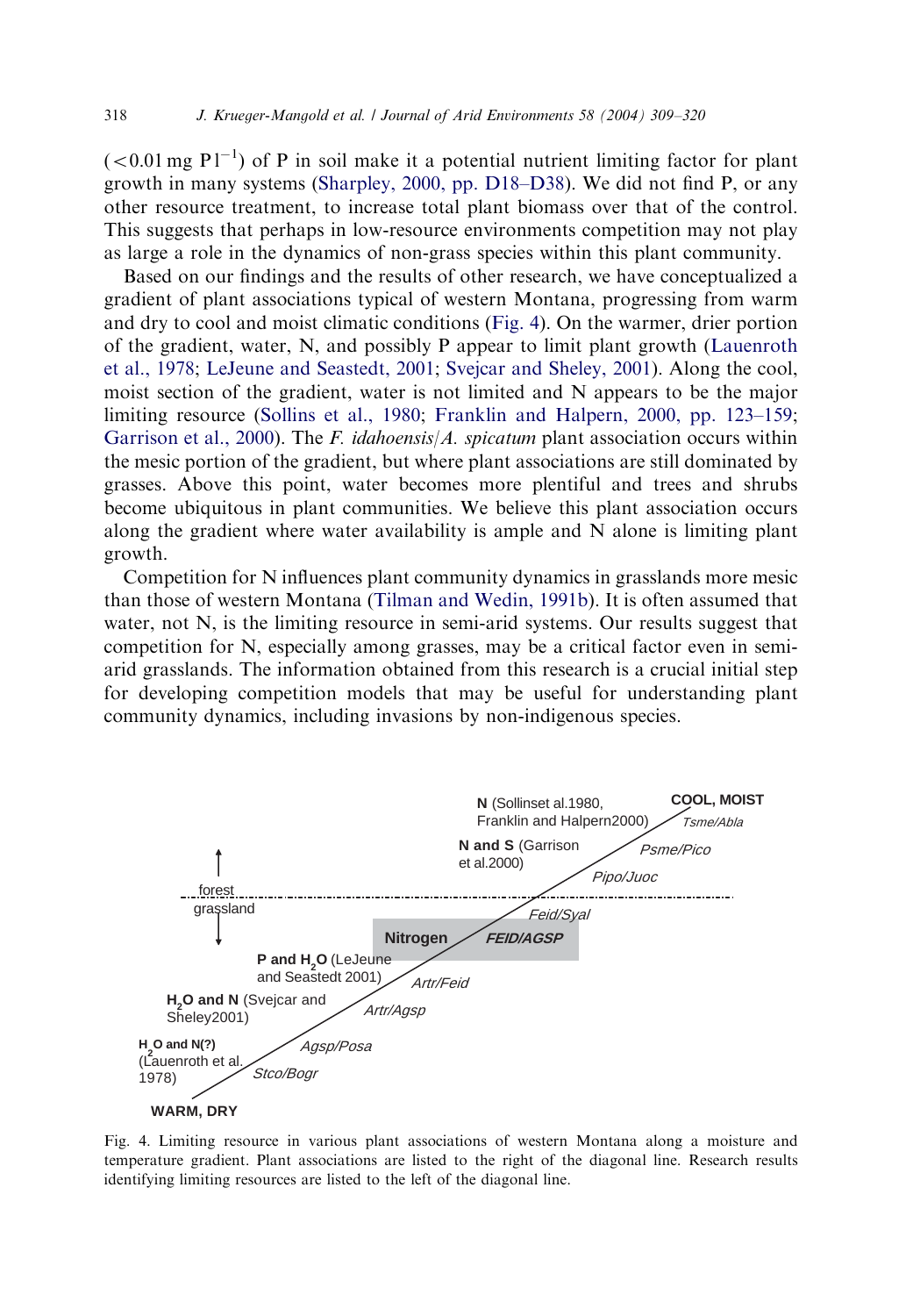## <span id="page-10-0"></span>References

- Bobbink, R., 1991. Effects of nutrient enrichment in Dutch chalk grassland. Journal of Applied Ecology 28, 28–41.
- Chapin III, F.S., 1991. Integrated responses of plants to stress. BioScience 41, 29–36.
- Chapin III, F.S., Autumn, K., Pugmaire, F., 1993. Evolution of suites of traits in response to environmental stress. American Naturalist 142, S78–S92.
- Crawley, M.J., 1997. Preface to the first edition. In: Crawley, M.J. (Ed.), Plant Ecology. Blackwell Science Ltd., London, 715pp.
- Davis, M.A., Grime, J.P., Thompson, K., 2000. Fluctuating resources in plant communities: a general theory of invasibility. Journal of Ecology 88, 528–534.
- Dukes, J.S., Mooney, H.A., 1999. Does global change increase the success of biological invaders? Tree 14, 135–139.
- Fenn, M.E., Poth, M.A., Aber, J.D, Baron, J.S., Bormann, B.T., Johnson, D.W., Lemly, A.D., McNulty, S.G., Ryan, D.F., Stottlemyer, R., 1998. Nitrogen excess in North American ecosystems: predisposing factors, ecosystem responses, and management strategies. Ecological Applications 8, 706–733.
- Fowler, N., 1986. The role of competition in plant communities in arid and semiarid regions. Annual Review Ecological Systems 17, 89–110.
- Franklin, J.F., Halpern, C.B. (2000). Pacific northwest forests. In: Barbour, M.G., Billings, W.D. (Eds.), North American Terrestrial Vegetation, 2nd Edition, Cambridge University Press, New York, NY, 708pp.
- Garrison, M.T., Morre, J.A., Shaw, T.M., 2000. Foliar nutrient and tree growth response of mixed-conifer stands to three fertilization treatments in Northeast Oregon and Northcentral Washington. Forest Ecological Management 132, 183–198.
- Hopkins, W.G., 1995. Introduction to Plant Physiology. Wiley, New York, NY, 464pp.
- Jackson, L.E., Schimel, J.P., Firestone, M.K., 1989. Short-term partitioning of ammonium and nitrate between plants and microbes in an annual grassland. Soil Biology and Biochemistry 21, 406–415.
- Jacobs, J.S., Sheley, R.L., 1999. Grass defoliation intensity, frequency, and season effects on spotted knapweed invasion. Journal of Range Management 52, 626–632.
- Jacobs, J.S., Sheley, R.L., Carter, J.R., 2000. Picloram, fertilizer, and defoliation interactions on spotted knapweed reinvasion. Journal of Range Management 53, 309–314.
- Kedzie-Webb, S.A., Sheley, R.L., Borkowski, J.J., 2002. Predicting plant community response to picloram. Journal of Range Management 55, 576–583.
- Lambers, H., Chapin, F.S., Pons, T.L., 1998. Plant Physiological Ecology. Springer, New York, NY, 540pp.
- Lauenroth, W.K., Dodd, J.L., Sims, P.L., 1978. The effects of water and nitrogen induced stresses on plant community structure in a semi-arid grassland. Oecologia 36, 211–222.
- LeJeune, K.D., Seastedt, T.R., 2001. Centaurea species: the forb that won the west. Conservation Biology 15, 1568–1574.
- Loneragan, J.F., 1968. Nutrient requirements of plants. Nature 220, 1307–1308.
- MacArthur, R.H., 1972. Geographical Ecology; Patterns in the Distribution of Species. Harper & Row, New York, NY, 269pp.
- Maron, J.L., Jefferies, R.L., 1999. Bush lupine mortality, altered resource availability and alternative vegetation states. Ecology 80, 443–454.
- Marschner, H., Romheld, V., 1983. General introduction to the mineral nutrition of plants. In: Lauchli, A., Bieleski R. L. (Eds.), Encyclopedia of Plant Physiology, N.S., Vol. 15A. Springer, Berlin, 449pp.
- McLendon, T., Redente, E.F., 1991. Nitrogen and phosphorus effects on secondary succession dynamics on a semi-arid sagebrush site. Ecology 72, 2016–2024.
- Mueggler, W.F., Stewart, W.L., 1980. Grassland and shrubland habitat types of western Montana. Forest Service General Technical Report INT-66, United States Department of Agriculture, Ogden, UT.
- National Climatic Data Center (NCDC), 2002. Montana Climate Summary. [www.noaa.gov](http://www.noaa.gov)
- Neter, J., Kutner, M.H., Nachtsheim, C.J., Wasserman, W., 1996. Applied Linear Statistical Models, 4th Edition. Richard D. Irwin, Inc., Chicago, IL, 1408pp.